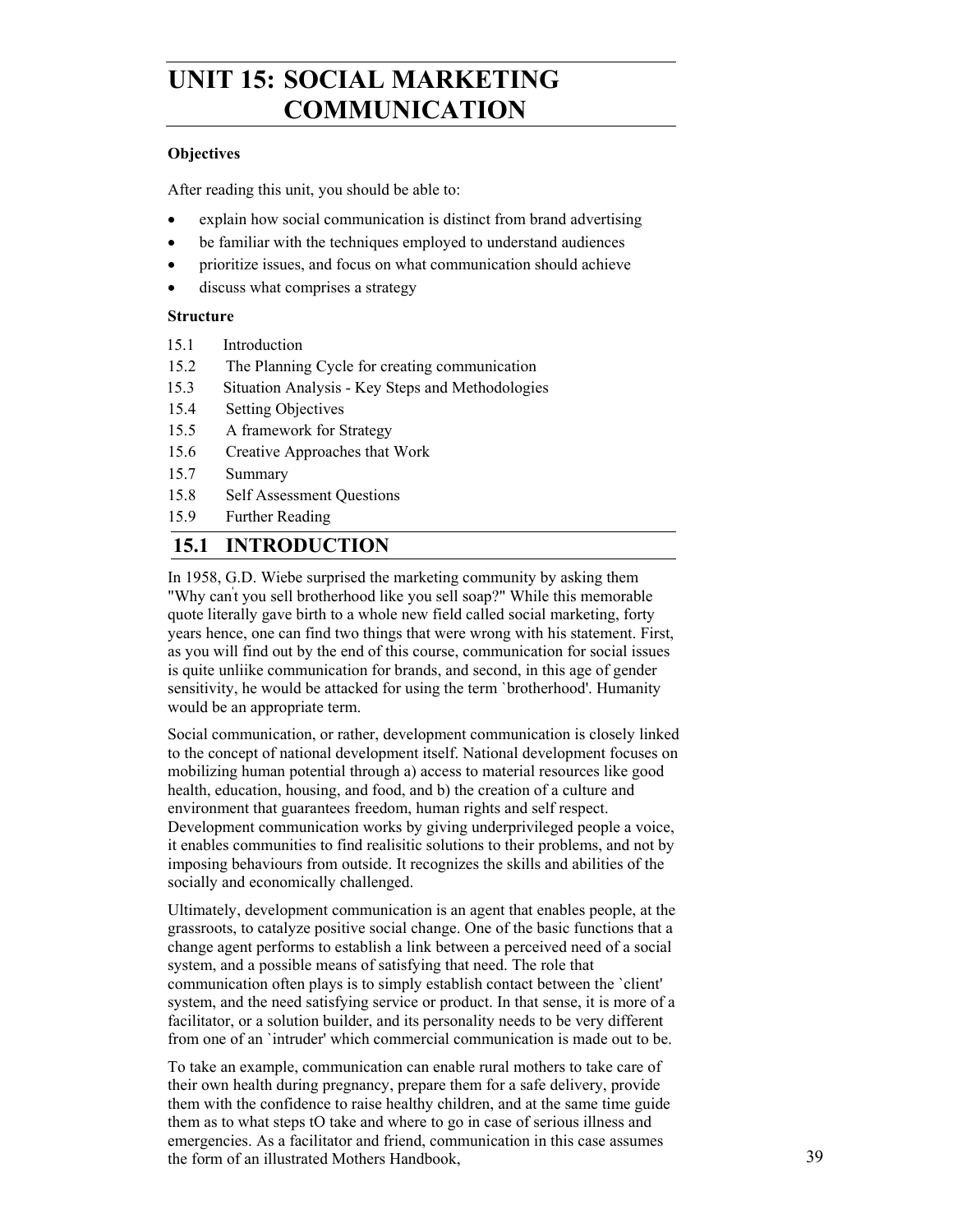which relies on pictures rather than text to convince illiterate rural women.



#### **What is a social issue?**

Anything that affects human lives on a long term basis can be called a social issue. Under the broad classifications of health, environment, education, and civic issues you will find myriad subjects such as HIV/AIDS, Safe Motherhood, Malaria, Leprosy, Tuberculosis, Blindness, Iodine Deficiency Disorders, Diarrhoea, Family Planning (Health); Vehicular Pollution, Deforestation, Industrial Waste, Preservation of Biodiversity, Renewable Energy Sources (Environment); Traffic Sense, Household Waste disposal, Noise Pollution, Drug Abuse (Civic Issues). Then there are other basic social issues like Dowry, Child Rights. •and Human Rights which cannot be classified at all!

Let us now go through the various steps that one must go through to arrive, at a strategy and to create communication materials on any social issue.

## **15.2 THE PLANNING CYCLE FOR CREATING COMMUNICATION**

The entire process of developing and implementing a communication plan follows a sequence of steps known as the planning cycle. It is a continuous cycle of events' and activities, which not only provides a plan focus, but also ensures that feedback and monitoring improve the quality of communication effect. Each step involves answering a simple question. (You can also use the planning cycle to plan your next holiday, your relationship with your boss, just about anything).

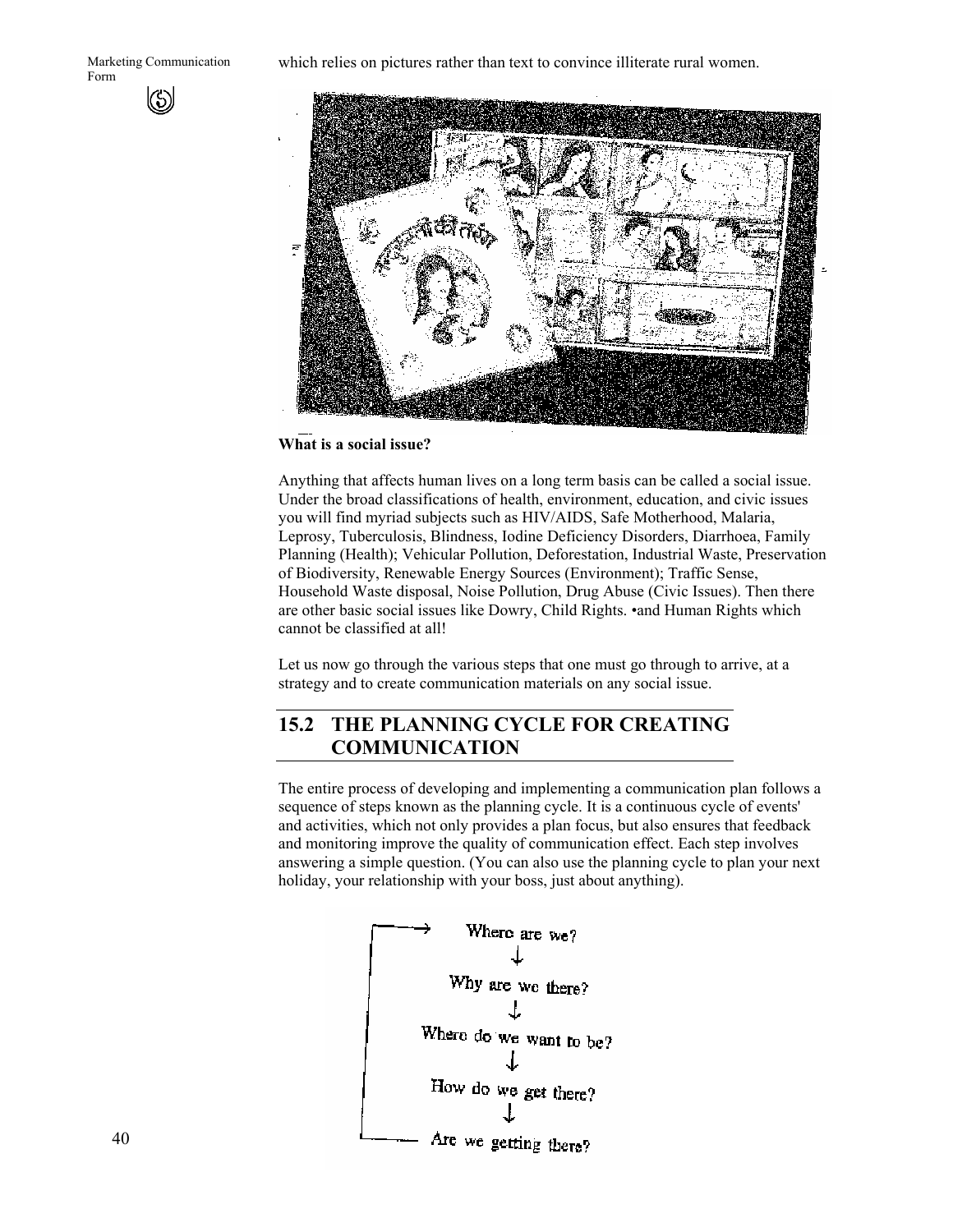### **Steps 1 & 2 Situation Analysis**

The first two steps comprise the Situation Analysis in any communication program. An understanding of the current state of problems, and of the program that is in place to tackle it, gives us the answer to the first question. Answering the second question involves an assessment of the affected groups of people, how they have responded to past efforts at communication, identification of groups that continue to influence their behaviour, and if all media channels are being used effectively to reach the target groups. It allows us to identify those factors in problem alleviation that can be addressed through communication, and those that require programmatic intervention. Research plays an important role in identifying behavioural motives and media habits at this stage, as much as in providing directions as to what the communication might want to achieve.

#### **Step 3: Setting Objectives**

The next step is to identify the specific role that communication should play in addressing the problems identified, and whether the emphasis should be on changing behaviour, attitudes or just increasing the knowledge levels. it is often useful to include some supplementary objectives in terms of wider social issues such as gender, and disabilities, so that they may be reflected in the communication that is finally produced. Setting objectives allows you to be accountable for the work that you do - because in the development sector, success is measured not in terms of the revenues or profits that you make, but in terms of the number of people whose attitudes and behaviour you have changed.

### **Step 4 : Strategic Plan and Creative Approaches**

In answering the question `How do we get there?', you will choose the most effective strategy for the communication program, and 'develop a creative route and choose or devise appropriate media vehicles to reach the various audiences. This in essence will be the Communication Plan, which will detail the messages and media for each target group.

#### **Step 5 : Monitoring and Evaluation**

This last step is an assessment of the effect of the communication, and ensures that the plan is implemented well. It will help you identify bottlenecks and give valuable pointers as to what to do the next time around.

## **15.3 SITUATION ANALYSIS - KEY STEPS AND METHODOLOGIES**

The key to a good situation analysis is to ask yourself a lot of questions. You should then go out and start looking for answers to all those questions. You will find the answers in research reports, in program literature,, but most importantly, by speaking to those who are directly affected by the problem.

#### **Issue Analysis**

Most social issues are complex, and interrelated. Health is linked to gender and poverty, access to safe water to caste and wealth, access to family planning services to gender, religion, and education. It is useful to understand these relationship, espeically in terms of cause and effect, to figure out which ones you can address immediately through communication. Ask these basic questions:

- How big is the problem ? (How many people are affected, where)
- Who does it affect?
- How does it affect them?
- Has it increased or decreased over the years ? Why ?

#### **Program Analysis**

A program is like the product in the commercial world. It is there to solve a problem, to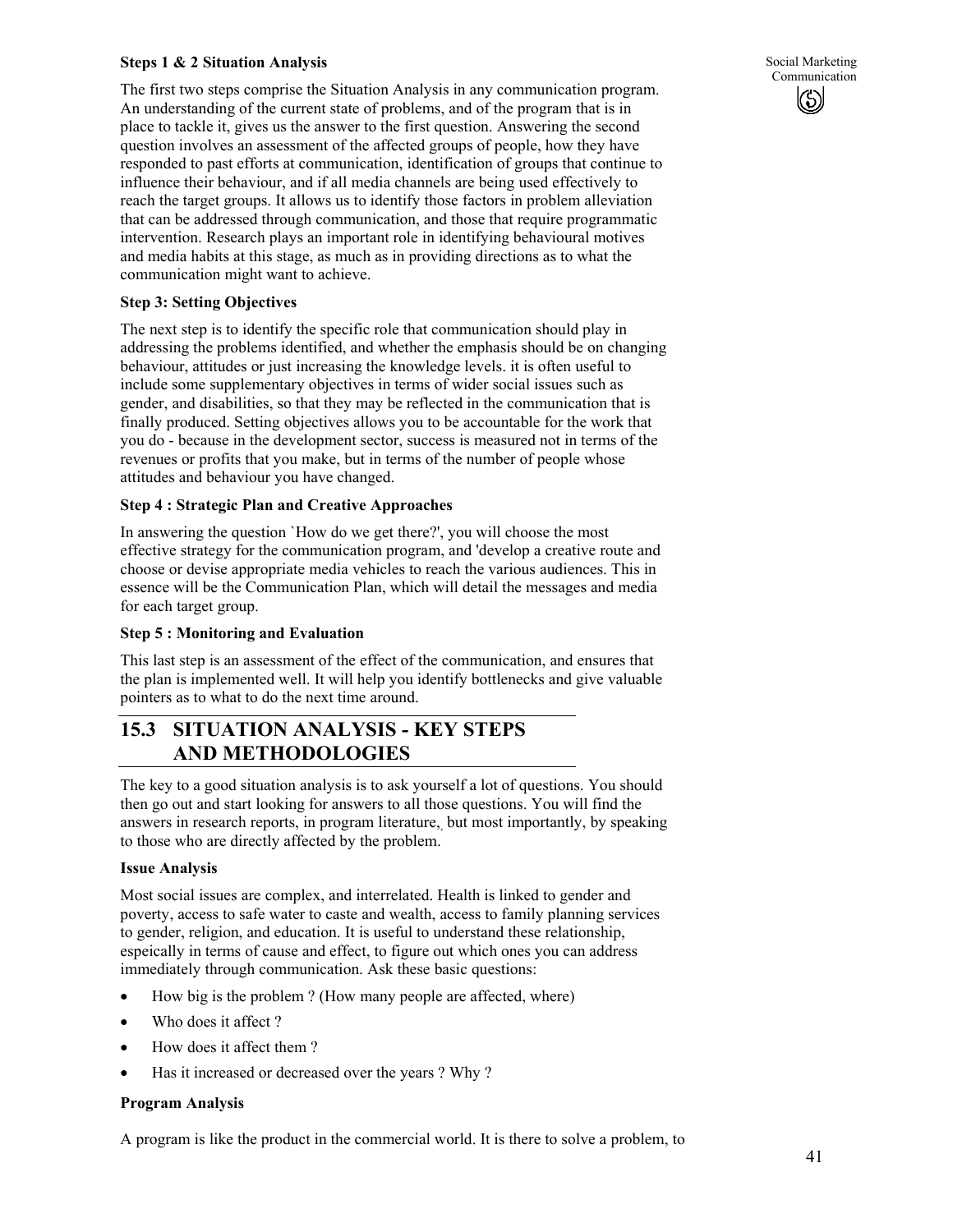fulfill a need. It has a history, a position in the `market', and people managing and implementing it.

#### **You should find out:**

- **The objectives** of the program, both short term and long term : these will tell you *where communication can play a role,*
- **Program strategies** : This will indicate *what that role could be;* the stategy that you design will be inevitably linked closely to the program strategy.
- **Interventions**: What setps are being taken at the ground to solve the problem : this *will form the content of your communication.*
- **Implementers** : The people who deliver the services in the field they will be *the most effective media for your communication.*

Let's look at a couple of examples.

The answer lies in going out on. field visits and drawing up a decision making process.

**Field visits** are a valuable means of obtaining information from the communities. They help you build a detailed picture of the complexity and diversity of local people's realities. They provide an opportunity to meet people face to face and as a means of gaining a quick and accurate assessment of the implications and impact of your communication. They provide ways to give poor people a voice, enabling them to express and analyse their problems and priorities.

What a field visit allows you to do is to observe very closely, human interactions within the community under observation. In many development programs, such as the one illustrated below, it is a young, illiterate woman who is at the centre, and she has little access to the world outside. **THE ORBITS OF INFLUENCE** diagraimatically represent the isolation of this key target group, but also show you the path to reach her.



TBA: Traditional Birth Attendant

Where the orbits offer the greatest assistance is in prioritization of the audience in terms of resources and media required for each. They allow you. to take decision like : Should I reach the woman at the centre through a mobile van activity, and can I afford it, or should I reach her through her husband and the health worker, who in turn can be reached through radio and outdoor media, or the, government/NGO infrastructure respectively?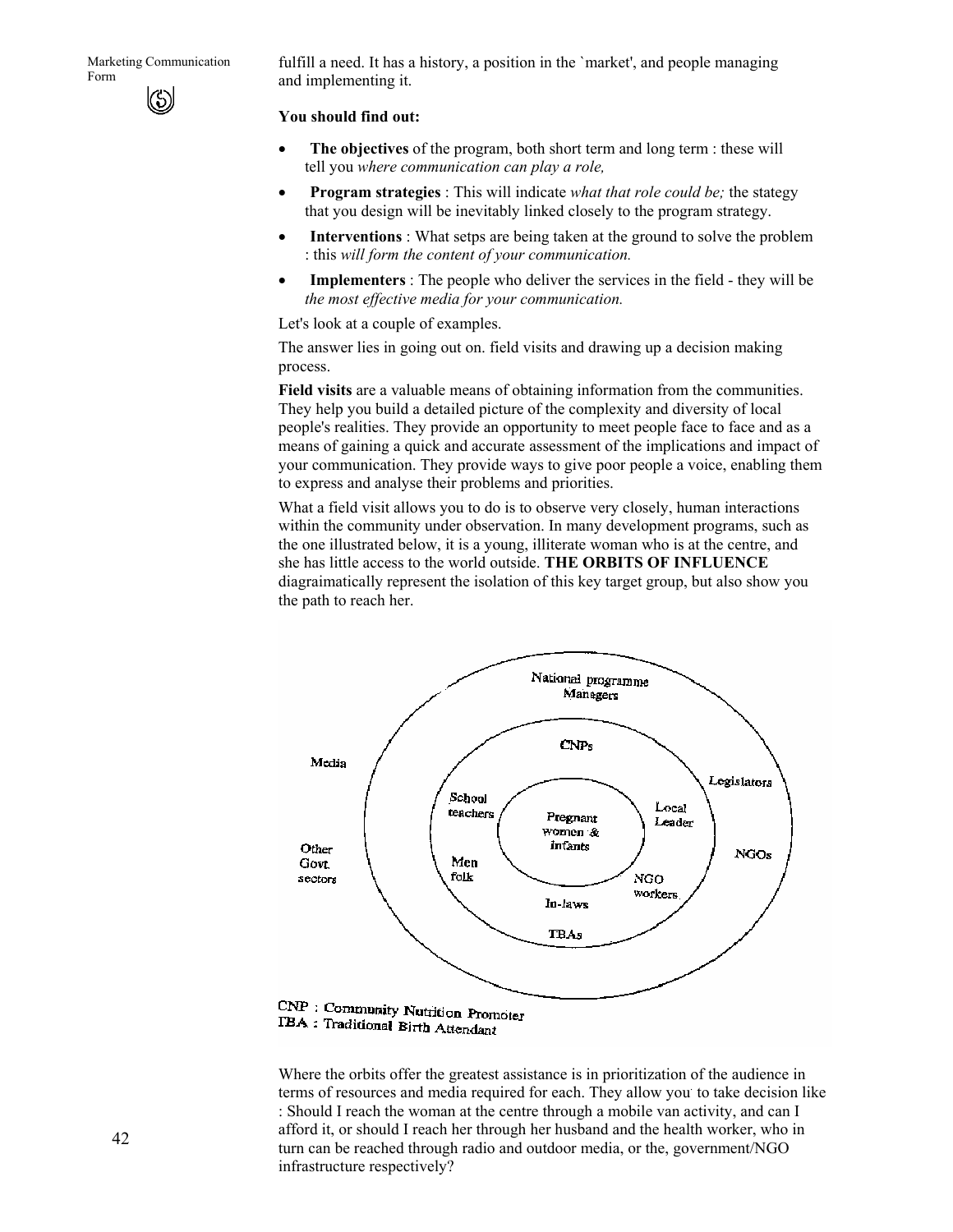#### **Decision Making Process**

The steps involved in a decision are as follows:

|  | Trigger | Consider Search Choose |  |  | Do | <b>Experience</b> |
|--|---------|------------------------|--|--|----|-------------------|
|--|---------|------------------------|--|--|----|-------------------|

This is how the DMP may look in a **diarrhoeal episode**, in a village:

| Trigger    | Child has the loosies.                                             |
|------------|--------------------------------------------------------------------|
| Consider   | Mother considers the various options, based on her past            |
|            | experience - should she wait & watch? take the child to a vaid?    |
|            | treat her herself?                                                 |
| Search     | She looks for more information: which medicine to give? which      |
|            | home remedy? Lacking confidence, she may consult her mother        |
|            | in law, or a vaid                                                  |
| Choose     | She settles for the most relevant option, which depends on the     |
|            | state of her child, what others tell her, her knowledge levels: an |
|            | anti diarrhoeal, home available fluids, or just stopping feeding   |
| Do         | She administers fluids or medicines, and/or stops feeding          |
| Experience | Improvement/deterioration in the child's condition determines her  |
|            | faith in the remedy                                                |

A few things are obvious from this DMP. The first is that there are several points at which communication can intervene. This allows you to determine the role for communication. The second is that there are other people who can influence her decision, You can decide, on that basis, how you will use these influencers in your communication plan. The third thing is, the person's thoughts and actions may be in consonance. Which is why you must put down those differences as well.

As an exercise, you should now draw up a decision making process for at least two issues, based on the format below.

| <b>Audience Analysis</b><br><b>Decision Making Process</b> |                          |                         |                                          |                                  |  |  |
|------------------------------------------------------------|--------------------------|-------------------------|------------------------------------------|----------------------------------|--|--|
| <b>Client:</b>                                             | Date:<br><b>Issue:</b>   |                         |                                          |                                  |  |  |
|                                                            | What are,<br>they doing? | What are they thinking? | What are the<br>Contact<br>opportunities | What can<br>Communication<br>do? |  |  |
| <b>TRIGGER</b>                                             |                          |                         |                                          |                                  |  |  |
| <b>CONSIDER</b>                                            |                          |                         |                                          |                                  |  |  |
| <b>SEARCH</b>                                              |                          |                         |                                          |                                  |  |  |
| <b>CHOOSE</b>                                              |                          |                         |                                          |                                  |  |  |
| D <sub>O</sub>                                             |                          |                         |                                          |                                  |  |  |
| <b>EXPERIENCE</b>                                          |                          |                         |                                          |                                  |  |  |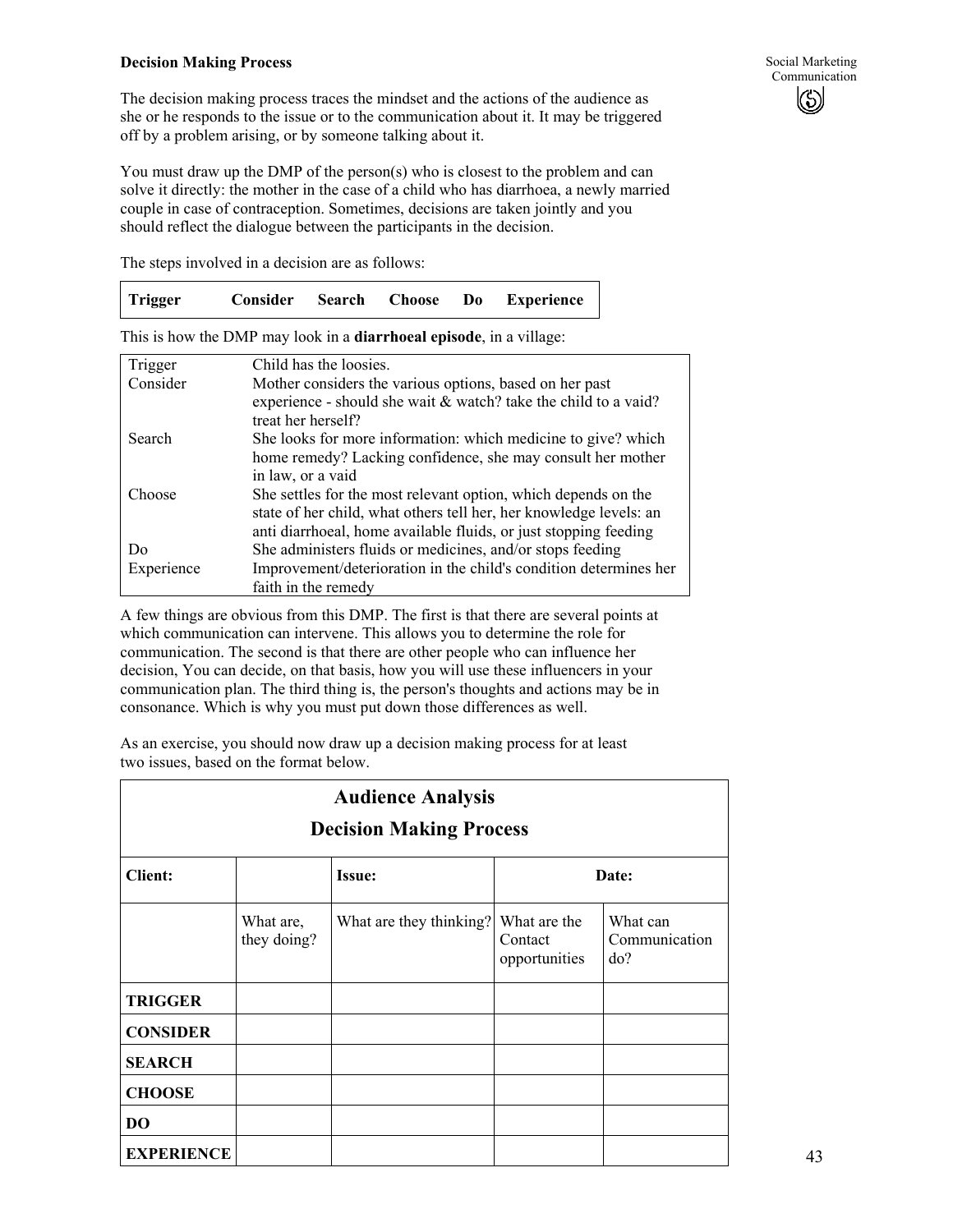#### **Activity**

Draw up tic decision masking processes ,for any two of the following issues:

- 1. Adoption on of a.method- of contraception
- 2. Getting yourself Pollution Control Certificate
- 3. Donating money towards construction of an orphanage
- 4. Giving dowry for a sister's wedding

………………………………………………………………………………… ………………………………………………………………………………… ………………………………………………………………………………… ………………………………………………………………………………… ………………………………………………………………………………… ………………………………………………………………………………… ………………………………………………………………………………… ………………………………………………………………………………...

## **15.4 SETTING OBJECTIVES**

Communication can do any of the following:

- Increase awareness
- Encourage trial
- Provide information
- Build self reliance
- Change attitudes
- Change behaviour
- Reinforce behaviour
- Support service delivery

In a program, its role need not be restricted to any one of these, In order to find out what these roles can be, we turn to the decision making process,

| At the state of | <b>Commnunication can</b>              |  |
|-----------------|----------------------------------------|--|
| Trigger         | Start a thinking process Create a need |  |
|                 | Reveal cause and effect                |  |
| Search          | Address motivations                    |  |
|                 | Provide information                    |  |
| Choose          | Strengthen or weaken motivator         |  |
|                 | Build self reliance                    |  |
| Do              | Offer compromise solutions             |  |
|                 | Encourage trial                        |  |
| Experience      | Start refection process                |  |
|                 | Reinforce behaviour                    |  |

### **Prioritization**

Once you have got down a list of what communication can do, the next step is to narrow it down to the things that it should,

You must decide, at this stage, what your priorities are Where will communication have the greatest impact, you must 'ask yourself. A good way td begin is to choose those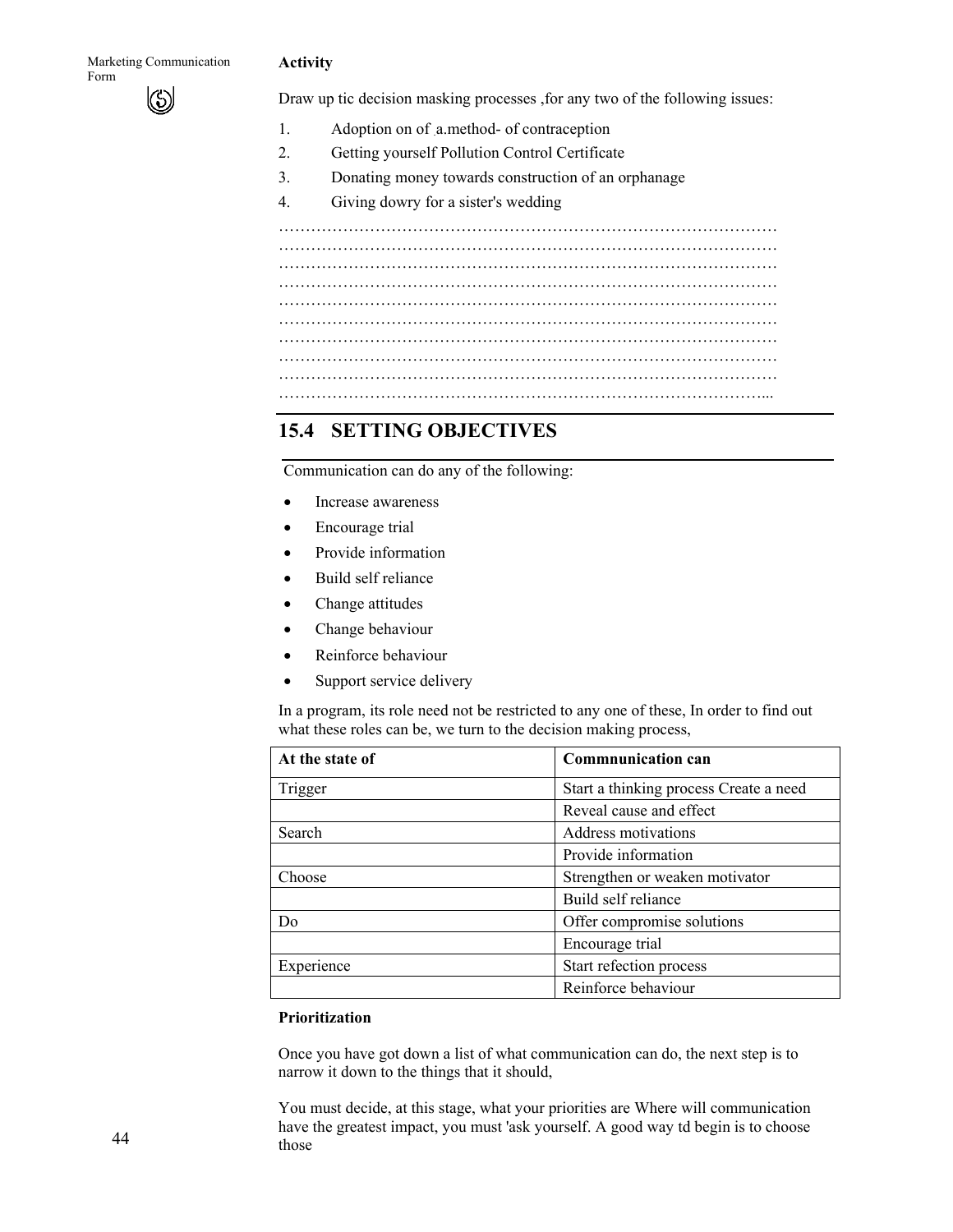factors influencing behaviour that are either most amenable to change, or have the greatest impact on the problem.

To quote two approaches to the same problem: the main reason for diarrhoeal deaths in rural Bangladesh was not the lack of knowledge about administration of fluids, but that enough fluids were not being given frequently during an episode. The focus here was *on* frequency and quantity of administration: 'Barey, Barey, Beshi, Beshi Tarol Khawan' (Give your child more fluids, more frequently). On the other hand, in urban and semi urban Uttar Pradesh, parents took their babies' diarrhoea very casually. The focus here was on, creating urgency 'Pehle Dast Se Jhat Neotral Do' (From the first loose motions onwards, give Neotral quickly).

### **SMART Objectives**

When you have decided what the role for communication is, when you have put down your priorities, it is time to quantify your objectives, By quanitification, one means being able to project the degree of change in attitudes and practices. that the communication will result in. Quantification is based on research data and should take into account the preparedness of the programme to deliver things at the ground.

A simple guide to setting objectives is to follow the acronym SMART, which means that communication objectives must be Specific, Measurable, Appropriate, Realistic and Timebound.

To give an example -

"Remove misconceptions related to contraceptives among eligible couples between the ages of 18 and 35 from 60% to 40% over a period of 2 years in rural Uttar Pradesh".

This isn't SMART: "Encourage couples in Uttar Pradesh to practice family planning."

## **15.5 A FRAMEWORK FOR STRATEGY**

Effective solutions orginate from the audience themselve. The key trait you must possess to be able to spot these solutions is empathy. Empathy can sensitize the communication, as a change agent, to culturally delicate areas. Also, the effectiveness of the communication is greatly enhanced if the audience realizes that the change agent is empathetic.

How, then, can you help people change?

## **DO - FEEL - KNOW**

Much communication that is aimed at building brands makes the consumer aware of the product or service, builds a favourable attitude towards it, and finally persuades him or her to buy it. This follows the time tested AIDA (Awareness - interest - desire - action) model, which assumes knowledge, motivation and attitude formation as precursors to behaviour change. Given the relatively greater affluence and accessibility to media in urban centres, consumer goods marketers find it easy to reach a very large number of potential consumers, and even if a small percentage of them eventually buy the product, it is enough for them to make a healthy profit.

It has been found, however, that the main obstacle that one faces in achieving a desired communication effect, in terms of action, is the yawning gap between knowledge and practice. In Uttar Pradesh, 89% of the eligible couples know of at least one method of contraception, but only 20% practice it. In Bangladesh, 92% of the population knows of Oral Rehydration Salts as a means to Manage diarrhoea, but only 36% use it. These are not matters of brand choice, where you may know of a brand and opt not to use it,

These are matters of life and death - if you can convince someone to adopt a particular behaviour, you can end up saving a life.

And while those gaps are large, the barriers that you need to convince people to overcome are often not that steep. In the case of immunization, it was the loss of half a day's wages, when a parent took a child to an immunization session, In case of contraception, it is the fear of side effects on the part of the woman, or a perceived lack of sensation for the/ man, if he uses a condom,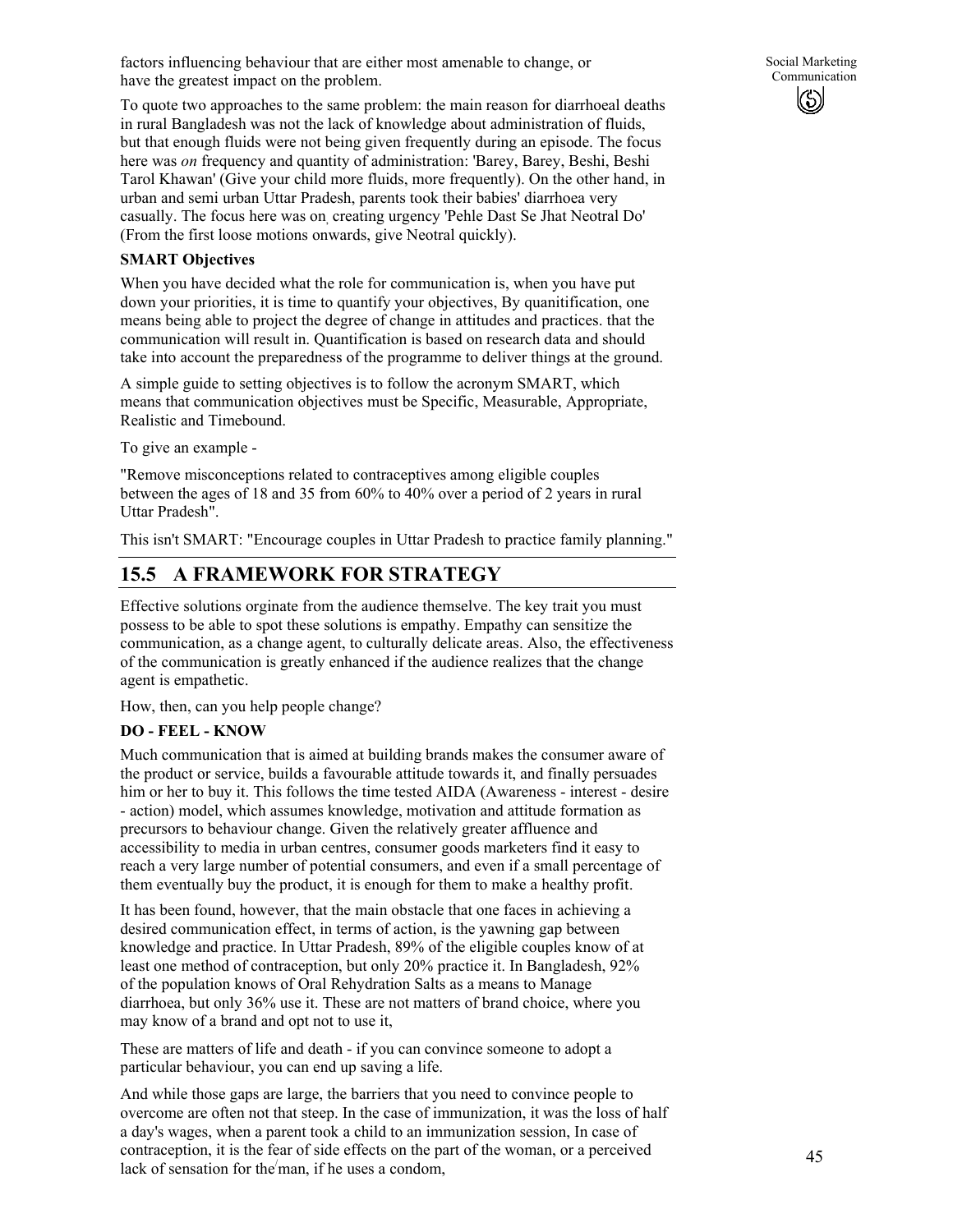The solution lies in giving the communication a powerful call to action, in getting them to follow the DO - FEEL - KNOW sequence. The sequence addresses the alternative view of transformation that change in attitude is the consequence rather than the cause of behaviour change. The aim is to move entire communities together, to depict them taking decisions jointly. Given the conservative nature of rural societies, and their minimal indulgence in taking risks, social anchors in the form of reference groups - become necessary. Such reference groups comprise people belonging to the same social class as the rural audience themselve - because the aspiration for them is to belong, not to stand out. These are situations where the "WE" moves the "ME" unlike in urban societies, where self actualization and independence are far greater driving motivators.

We shall now take a few examples of how this has been actualized.

• One way of getting communities to move together, is to actually depict them so in the communication, This can be done through the creation of congregation points. For the Universal Immunization Program, the communication strategy focussed on giving the mundane immunization session a distinct identity and character - promoting it as the 'Shishu Rakshak Mela' (Child Protection Fair). The communication depicted entire communities rallying around this monthly event, with parents of those who had their children immunized exhorting their neighbours to go along village opinion leaders and health workers going house to house encouraging parents. On the ground, the actual event gave credence to the communication. The results were remarkable : in a span of two years, India had achieved near total immunization coverage.



#### **On Demonstration On Demonstration**

Besides facilitating group behaviour, the DO-led appraoch has' another distinct advantage, in that it lends itself extremely well to demonstration. We have discovered that demonstration is a far more effective communication tool than analogies and metaphors. It may be true that urban people have little or no understanding of the kind of metaphors that work on the rural mind, but that also analogies and metaphors (that are based on culture) are likely to change every few hundred kilometres in rural India,

Demonstrations, on the other hand, allow the rural audience to immediately see the benefit associated with the practice that is being advocated, and usually the simplicity of the action dispels their doubts and motivates them to act. It shatters the resistance of the skeptics, and evokes the response "I believe you because you have shown me so clearly, so memorably"

The voluntary agency International Development Enterprise (IDE) wanted to introduce a low cost (about Rs.1200) irrigation technology called the treadle pump, made from locally available materials, to small and marginal farmers in east Uttar Pradesh. In the past, these farmers were dependent on hiring large, polluting diesel pumpsets from rich farmers for watering their land. IDE's local volunteers set up demonstration pumps in fields adjoining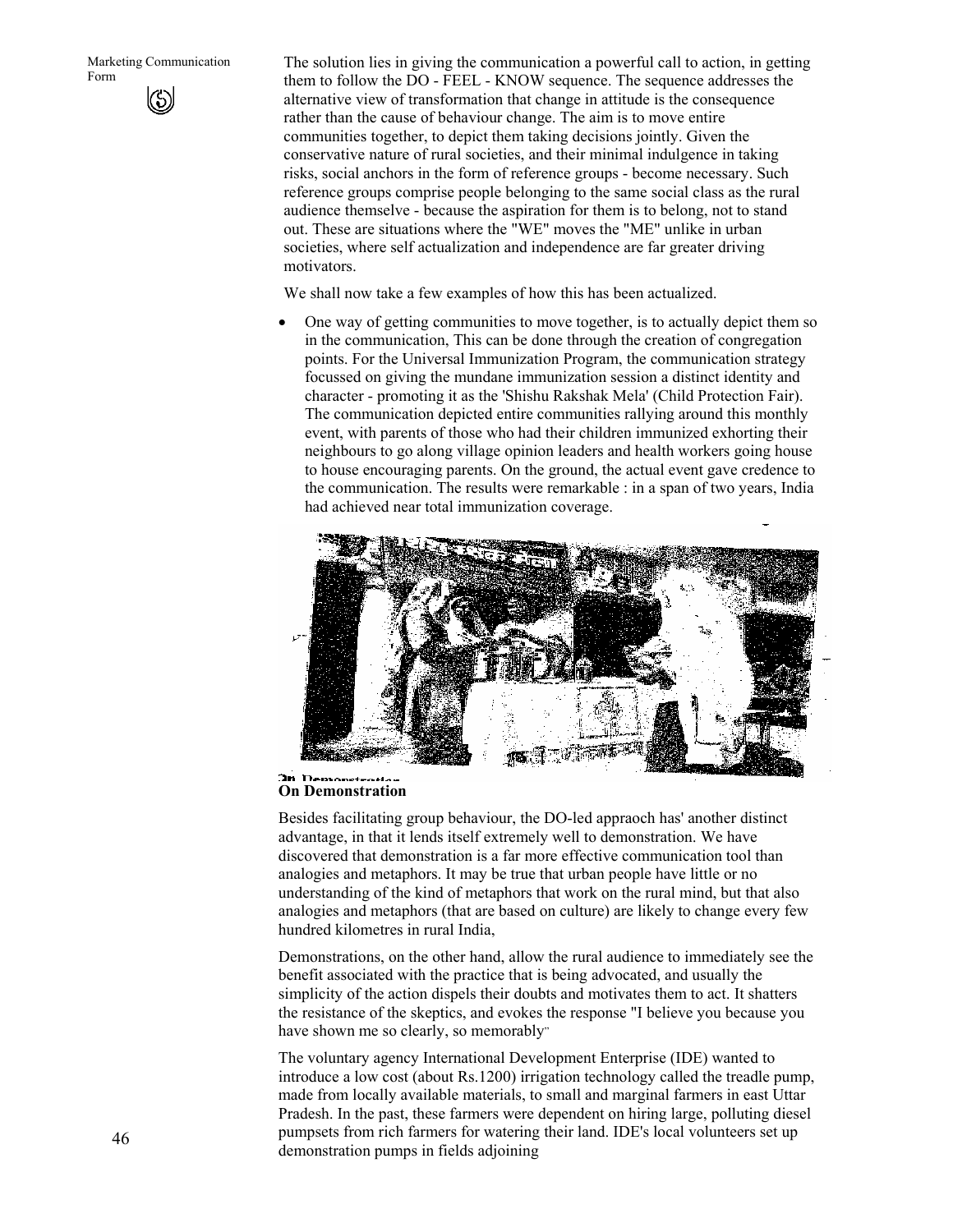Haats (weekly bazaars) where farmers would come to sell their produce. Orders for pumps would be instantly placed, especially since this was a time when they had some money at their disposal.



The key problem identified in the CDD programme in Bangladesh was the fact that mothers were not giving enough fluids to their ill children, frequently, to replace lost body fluids. The call for action in the campaign was arrived in consultation with the village folk: a simple colloquial line "Barey, Barey, Beshi, Beshi, Tarol Khawan" , meaning, feed your child fluids, more and more frequently. The key communication devices were a demonstration doll, which the health worker could use to demonstrate the processes of dehydration and rehydration, vividly, and its effects on the child's body, and a Measuring Pouch, which she used to mark out vessels in their homes to enable them to measure the exact quantity of water required to mix one sachet of Oral Rehydration Salts.



These were just a few examples of strategies. There are no magic formulae, no simple solutions. But the following parameters can guide you in assessing if the strategy you have put down has a fair chance of succeeding.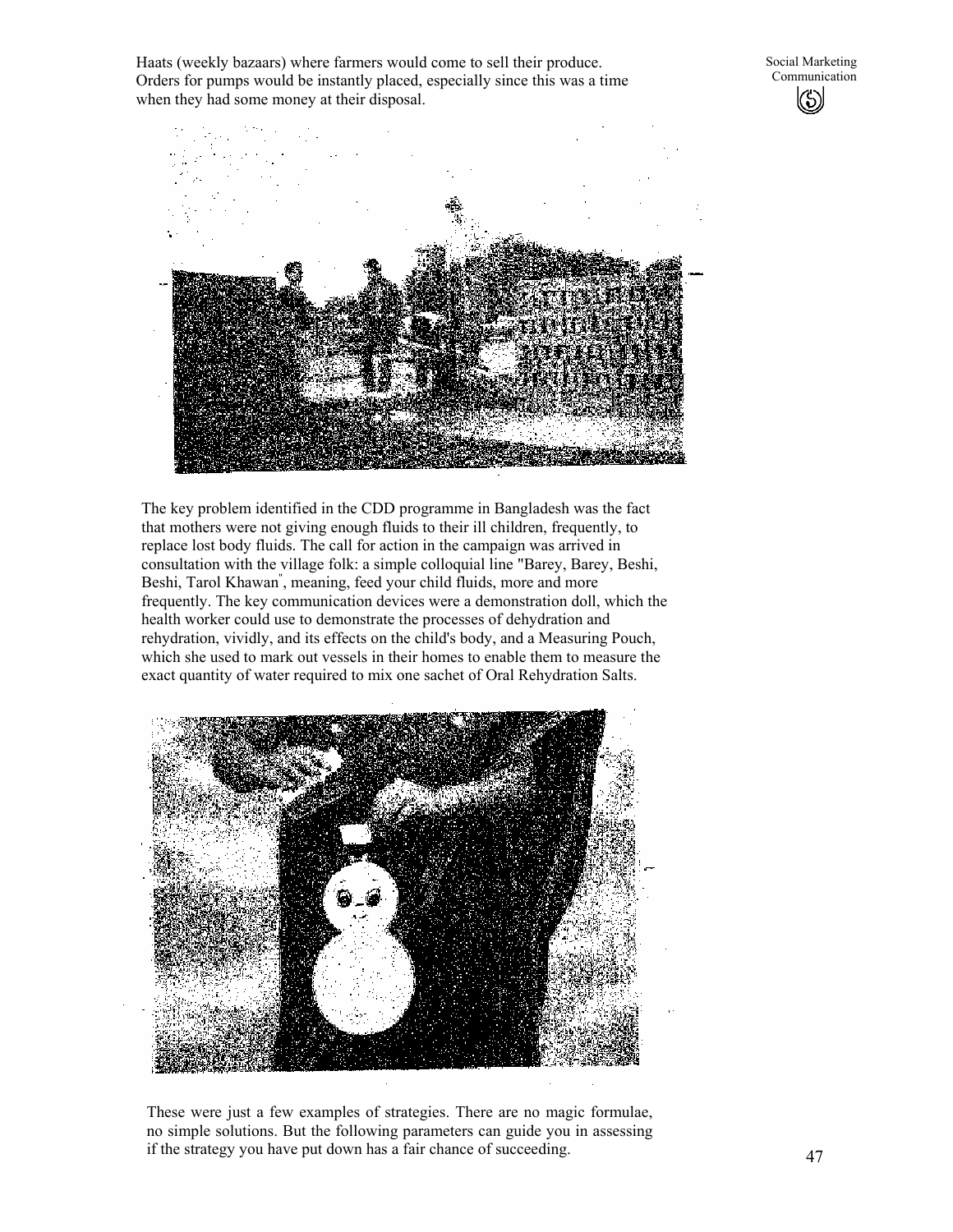### **Activity 2**

Put down a strategy for the issue which you chose. to do decision making *process*  for Then aasess it against the parameters given below.

#### **Parameters for evaluating strategy**

- 1. Does it address the PROBLEM/OPPORTUNITY that has been *identified* situation analysis, or mentioned in the brief?
- 2. Does it provide the audience with a BENEFIT that is competitive, relevant and tangible?
- 3. Does it identify clear RESPONSE to the communication (Since the communication materials will be a STIMULUS to the audience) ?
- 4. Dose it specify what is eventually EXPECTED of the audience (i.e. does it into account long term behavioural objectives)?
- 5. Does it have a CONCEPT -- one that is fresh and acceptable to all audiences?
- 6. Is it ACTIVE, and does it INVOLVE the audiences? Or does it preach and patronize and tells people what to do or not to do?
- 7. Does it envisage more than one ROLE FOR COMMUNICATION?
- 8. Does it specify different ROLES FOR MEDIA, and indentify CONTACT POINTS where audiences can be reached effectively?
- 9. Is it practical, or more importantly, IMPLEMENTABLE within the fiat work of the programme?
- 10. Is it ambiguous, or in any danger of being MISINTERPRETED? .

...................................................................................................................................... ...................................................................................................................................... ...................................................................................................................................... ...................................................................................................................................... ...................................................................................................................................... ...................................................................................................................................... ...................................................................................................................................... ...................................................................................................................................... ...................................................................................................................................... ...................................................................................................................................... ...................................................................................................................................... ......................................................................................................................................

## **15.6 CREATIVE APPROACHES THAT WORK**

#### **Use of Local Idioms and Folk Formats**

It is known that some of the most effective communication symbols are those that already exist in the minds and lives of the people. Their longevity, over centuries, is proof of their effectiveness. The task for the communicator does not lie in creating and imposing new devices, but in creating associations with things that are rooted in people's culture and day to day existence.

This is where you may turn to local idioms and folk motifs. Many `creative' solutions have been found in the verbal and visual symbolism of rural people. One agency found the centuries old duo of the Tots and the Mynah, the storytellers, as the perfect embodiment of the strategy "Let's Talk About It (Aao Baat Cheet Karein)" for the Family Planning Programme in UP - where removing misconceptions was the key concern.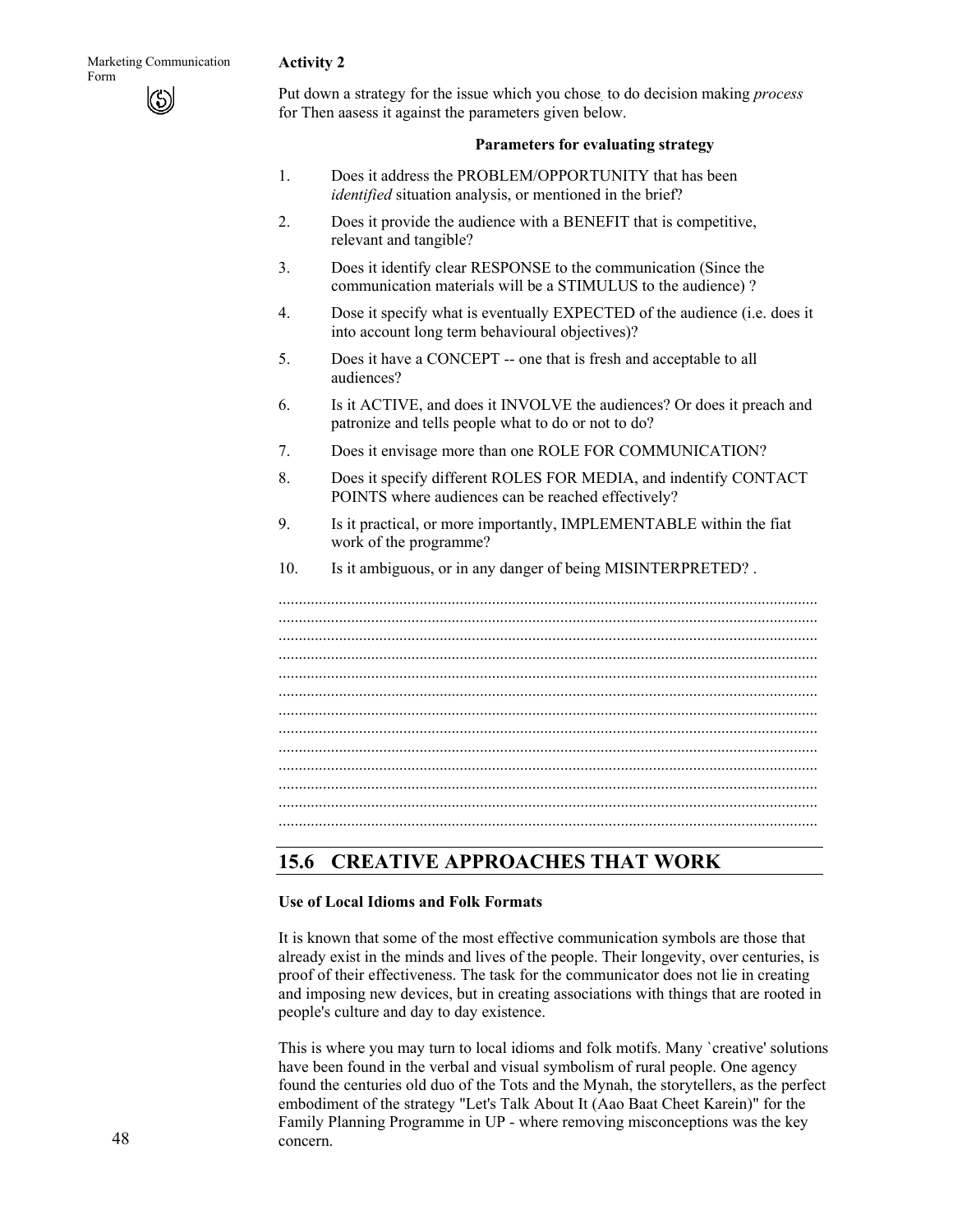

In the `Panchang', they found the perfect opportunity to talk to the village woman about caring for her infant the year round, with special attention paid to seasonal illnesses like diarrhoea in the rains and ARI in the winter months.

You may not always be an expert on what kinds of folk forms exist in the project area. But the field visits will give you an idea, and then you must locate someone who is. They will take your idea further, and give it those subtle touches and nuances that will enhance noticeability and memorability.

But you must come up with the big idea first!

### **Enter- Educate**

It is said that; "Sing and the world sings with you, Lecture, and you lecture alone!"

Today, it has been realised that health communication does not have to be necessarily heavy communication. The **enter - educate technique**, which combines entertainment with education to bring about a change in people's attitudes and behaviour, is used to hold people's attention or subjects they wouldn't be attracted to normally. People select what interests them, and ignore what does not. And what interests them is what entertains them.

- Entertainment is PERSONAL. A soap opera can make a public health problem such as unwanted pregnancies or AIDS immediate and emotional, even to those who have never personally experienced them.
- Entertainment is POPULAR. We delight in listening to Nusrat Fateh All Khan, watching a movie like Ferngully & the Last Rainforest.
- Entertainment is PERVASIVE. It brings Ashok Row Kavi and Phil Donahue into our living rooms to tell us things our fathers were too timid to say (never mind if the show gets pulled off air later!)
- Entertainment if PERSUASIVE. The stars of films, TV and radio encourage us to follow them in the way they speak, dress and even behave. They can also make us use condoms.

Population Services International staged a rock concert on World AIDS Day. The lead singer blew up condoms on stage, while school children in the crowd got their first feel of the product, which was distributed to the audience. They run a music request programme on FM stations in Calcutta and Goa, and answers questions on sexuality and . AIDS from hesitant youngsters.

If the entertainment opportunities available in urban areas are endless, rural areas too are rich in the performing arts, be it the birha or alha of Uttar Pradesh, the Villupattu of Tamil Nadu, the Kabir Larai of Bangladesh, or the Zat Pwe of Myanmar. Again, some of us may not he familiar with them, but its never too late to find out and use them.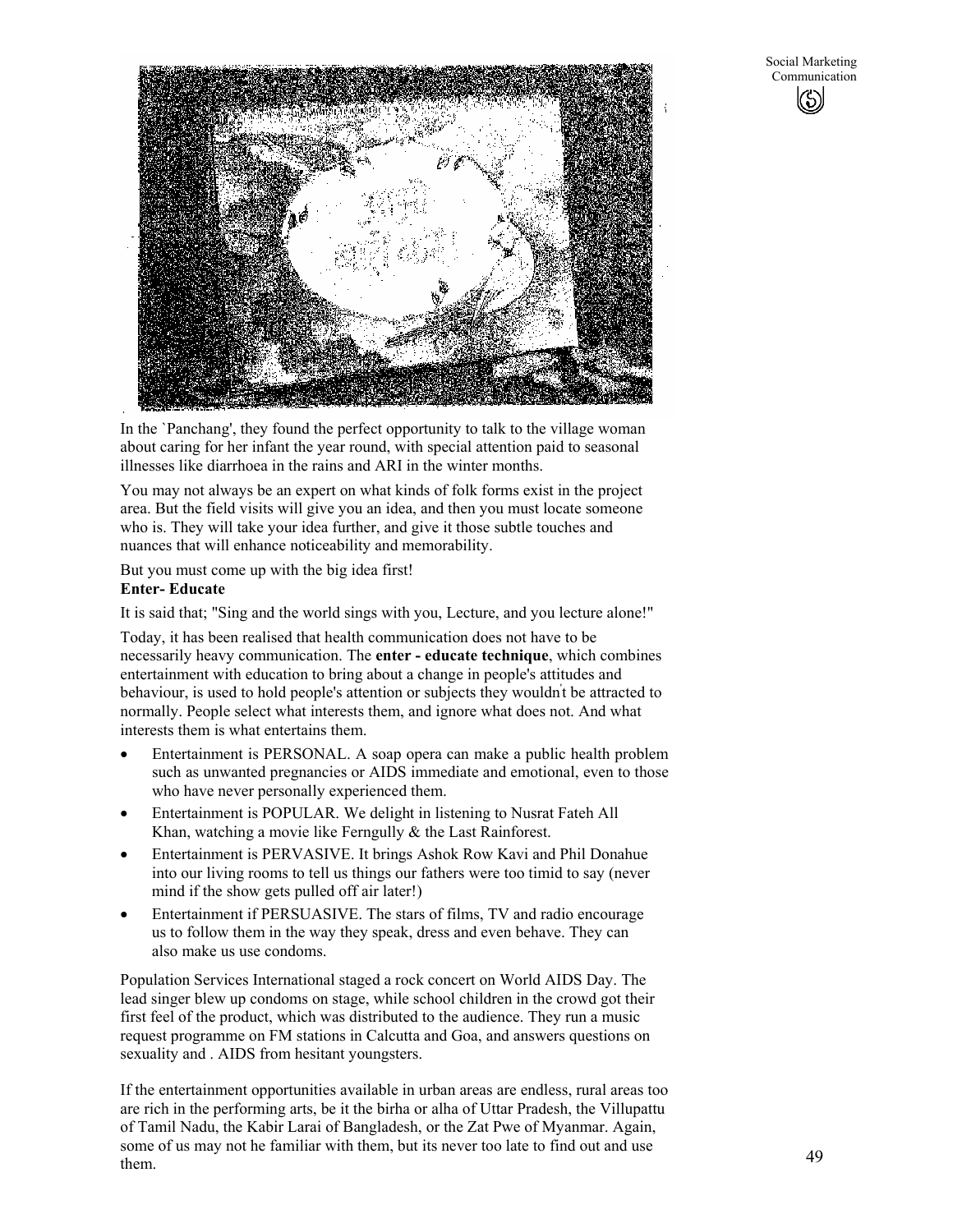#### **Creating an Event**

When you do not have too many media to reach your audience frequently, your creative must have the ability to make a huge impact. It may take the form of an event around which the entire community would rally. While the strategy identifies influencers in the village community and assigns them roles, the creative treatment gives flesh and body to their interaction with the community and gives them ideas on how to mobilize others in the village. A couple of very good examples will illustrate this point.

In the Universal Immunization Programme, the mundane immunization session was turned into a **` Shishu Rakshak Mela'**, a well publicized activity in the village with a festive air about it, a place mothers would love to get their infants for immunization. Much of the news of the Mela was spread not by the media, but through school teachers, youth and gram pradhans - interpersonal communication at its best.

Similarly, in the National Drinking Water Technology Mission, every time a handpump was sunk, and water struck, the entire village was invited to watch and the event celebrated with great fanfare.

What one really attempts to do in these exercises is **to channel the enormous potential and creativity that exists in the village folk** themselves in a manner that they see the programme as their own.

There are other approaches, directly borrowed from commercial advertising, which can be used when appropriate.

#### **The Testimonial Approach**

This approach uses a spokesperson from the same social class as the audience, who might have benefitted from adopting the advocated behaviour, or have been harmed by not doing so. Or it may use a credible figure of authority, in many cases, a doctor, to speak to the audience about a certain problem, and how they can solve it. Quite like the Colgate dentist.

#### **The Slice of Life Narrative**

This approach attempts to capture a moment in the lives of people whose condition has been changed by doing what is being advocated, naturally and dramatically. The narrative approach sets up a predicament, the discovery of a solution, and a happy ending. It uses participants who are very much like the audience, to give them the feeling that this could happen to them.

#### **Humour**

Should be used with care, and tact. It may be used to portray the discomfort resulting from a certain behaviour, but not in a manner that demeans the sufferer. The joke shouldn't overpower the message either : it should be relevant, and used to make a point. Like this child in an IDD film, who holds a potato against her throat because she wants to have a goitre like her father. The amused father shushes her and turns to the audience, and explains why it isn't such a desirable thing to have.

#### **Evaluating Creative**

Creative judgment is a commodity that is rare in the world. How do you evaluate a few doodles and a line on a piece of paper, when the final product is a Rs. 10 lakh TV spot ? How do you gauge the likely impact of a puppet show when you don't know how it will be implemented?

While this judgment definitely comes with experience, we have for you a quick checklist to help you, the next time you have an idea, or someone's presenting one to you.

The 7 C's of Effective Communication

Any piece of communication, individually, or a campaign, together, must do the following: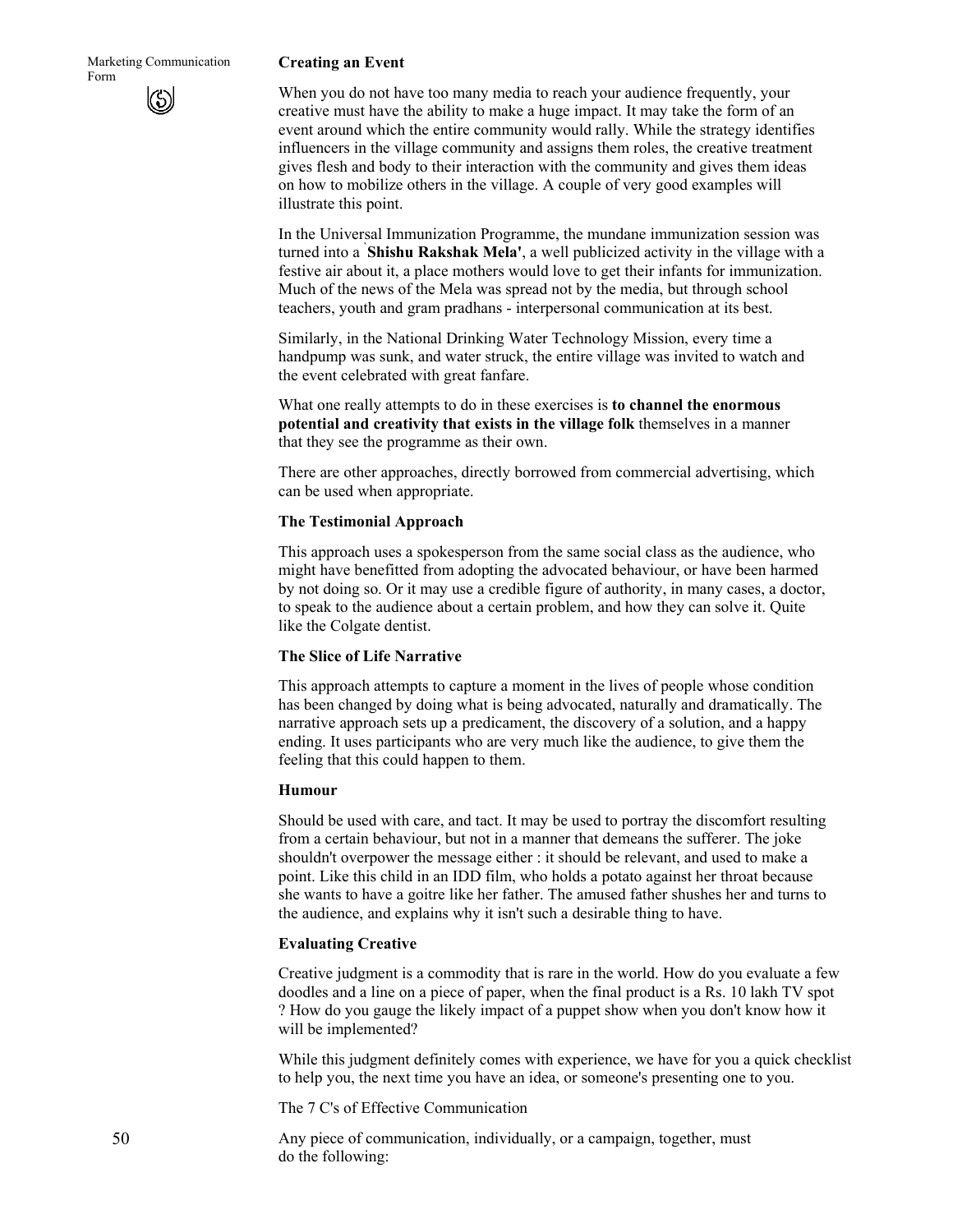| <b>Command Attention</b>                                                      | <b>Consistency Counts</b>                                                                 | Social Marketing<br>Communication |
|-------------------------------------------------------------------------------|-------------------------------------------------------------------------------------------|-----------------------------------|
| Surprise<br>Be distinctive<br>Be memorable                                    | • To meet long term behaviour<br>objectives<br><b>e</b> Enhance memorability<br>• Synergy |                                   |
| Clarify the Message                                                           | Cater to the Heart and Head                                                               |                                   |
| Simplify the complex<br>۰<br>Elaborate and explain                            | <b><math>\bullet</math></b> Use a mix of emotional and rational<br>appeals                |                                   |
|                                                                               | • Make communication work harder                                                          |                                   |
| Communicate a Benefit                                                         | Call to Action                                                                            |                                   |
| Make a relevant promise<br>Provide a reason why                               | <b>a</b> Motivate to DO<br>• Sense of immediacy                                           |                                   |
| <b>Create Trust</b>                                                           |                                                                                           |                                   |
| Be Credible<br>Use effective and relevant spokespersons<br>Build bonds, faith |                                                                                           |                                   |

## **15.7 SUMMARY**

Social Marketing communication is distinct from Marketing Communication in addressing its audiences. We have made an attempt to make you understand the techniques employed to understand these audiences. The unit also discusses the Planning Cycle for creating communication, and Key Steps and Methodologies to be considered in situation analysis. A broad framework for strategy decision and formulation forms the last component of this unit incorporating creative approaches which work in specific situations.

## **15.8 SELF ASSESSMENT QUESTIONS**

### **A. Check whether the following statements are true or false:**

True. False.

- 1. Communication for social issues .is just like communication for brands
- 2. The process of developing and implementing a communication plan comprises situation analysis, setting objective, strategic planning and creative approaches and monitoring and evaluation.
- 3. Effective Situation Analysis can be arrived at through research reports and programme literature only.
- 4. The decision making process traces the mindset and the actions of the audience as they respond to the issue or to the communication about it.
- 5. The DMP involves the following steps : Trigger, Consider, Choose, Do and Experience.
- 6. In arty programme, communication is restricted to performing only one role.
- 7. To put down the role of communication as 'encourage mothers in Bangladesh to practice Oral Rehydration Therapy' fulfills the criterion of SMART objectives.
- 8. As a framework for strategy social communication follows the Do-Feel-Know model.

51